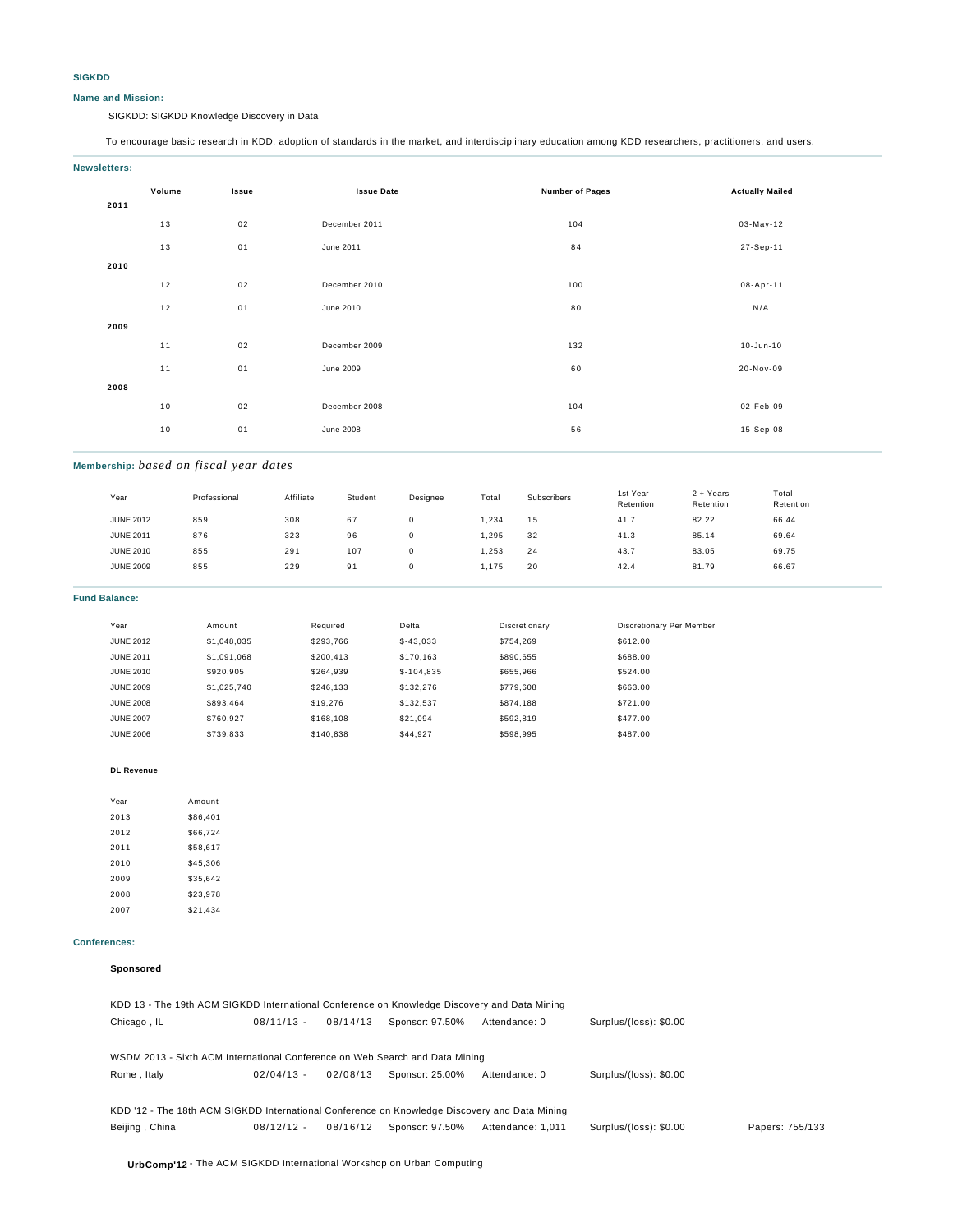**WISDOM'12** - Workshop on Issues of Sentiment Discovery and Opinion Mining 08/12/12 - 08/12/12 Sponsor: 97.50%

 **SNA-KDD'12** - Workshop on Social Network Mining and Analysis 08/12/12 - 08/12/12 Sponsor: 97.50%

 **ADKDD'12** - The Sixth International Workshop on Data Mining for Online Advertising and Internet Economy 08/12/12 - 08/12/12 Sponsor: 97.50%

 **MDS'12** - Mining Data Semantics in Information Networks 08/12/12 - 08/12/12 Sponsor: 97.50%

 **BigMine'12** - Big Data Mining - 1st International Workshop on Big Data, Streams and Heterogeneous Source Mining: Algorithms, Systems, Programming Models and Applications

08/12/12 - 08/12/12 Sponsor: 97.50%

 **HI-KDD'12** - ACM SIGKDD Workshop on Health Informatics 08/12/12 - 08/12/12 Sponsor: 97.50%

 **HotSocial'12** - The First ACM International Workshop on Hot Topics on Interdisciplinary Social Networks Research 08/12/12 - 08/12/12 Sponsor: 97.50%

 **DM-IKM'12** - Data Mining and Intelligent Knowledge Management 08/12/12 - 08/16/12 Sponsor: 97.50%

 **BIOKDD '12** - 11th International Workshop on Data Mining in Bioinformatics 08/12/12 - 08/12/12 Sponsor: 97.50%

 **ContextDD'12** - International Workshop on Context Discovery and Data Mining 08/12/12 - 08/12/12 Sponsor: 97.50%

 **SensorKDD'12** - The 6th International Workshop on Knowledge Discovery from Sensor Data 08/12/12 - 08/12/12 Sponsor: 97.50%

 **Cross Domain DM'12** - The First International Workshop on Cross Domain Knowledge Discover in Web and Social Network Mining 08/12/12 - 08/12/12 Sponsor: 97.50%

 **MDM-KDD'12** - The Twelfth International Workshop on Multimedia Data Mining 08/12/12 - 08/12/12 Sponsor: 97.50%

 **CrowdKDD'12** - Data Mining & Knowledge Discovery with Crowdsourcing 08/12/12 - 08/12/12 Sponsor: 97.50%

 **SustKDD'12** - Workshop on Data Mining Applications in Sustainability 08/12/12 - 08/12/12 Sponsor: 97.50%

 **SOMA'12** - Workshop on Social Media Analytics 08/12/12 - 08/12/12 Sponsor: 97.50%

 **Software Mining'12** - The First International Workshop on Software Mining 08/12/12 - 08/16/12 Sponsor: 97.50%

 **ISI-KDD'12** - ACM SIGKDD Workshop on Intelligence and Security Informatics 08/12/12 - 08/12/12 Sponsor: 97.50%

**KDD Cup'12** - KDD Cup'12

08/16/12 - 08/16/12 Sponsor: 97.50%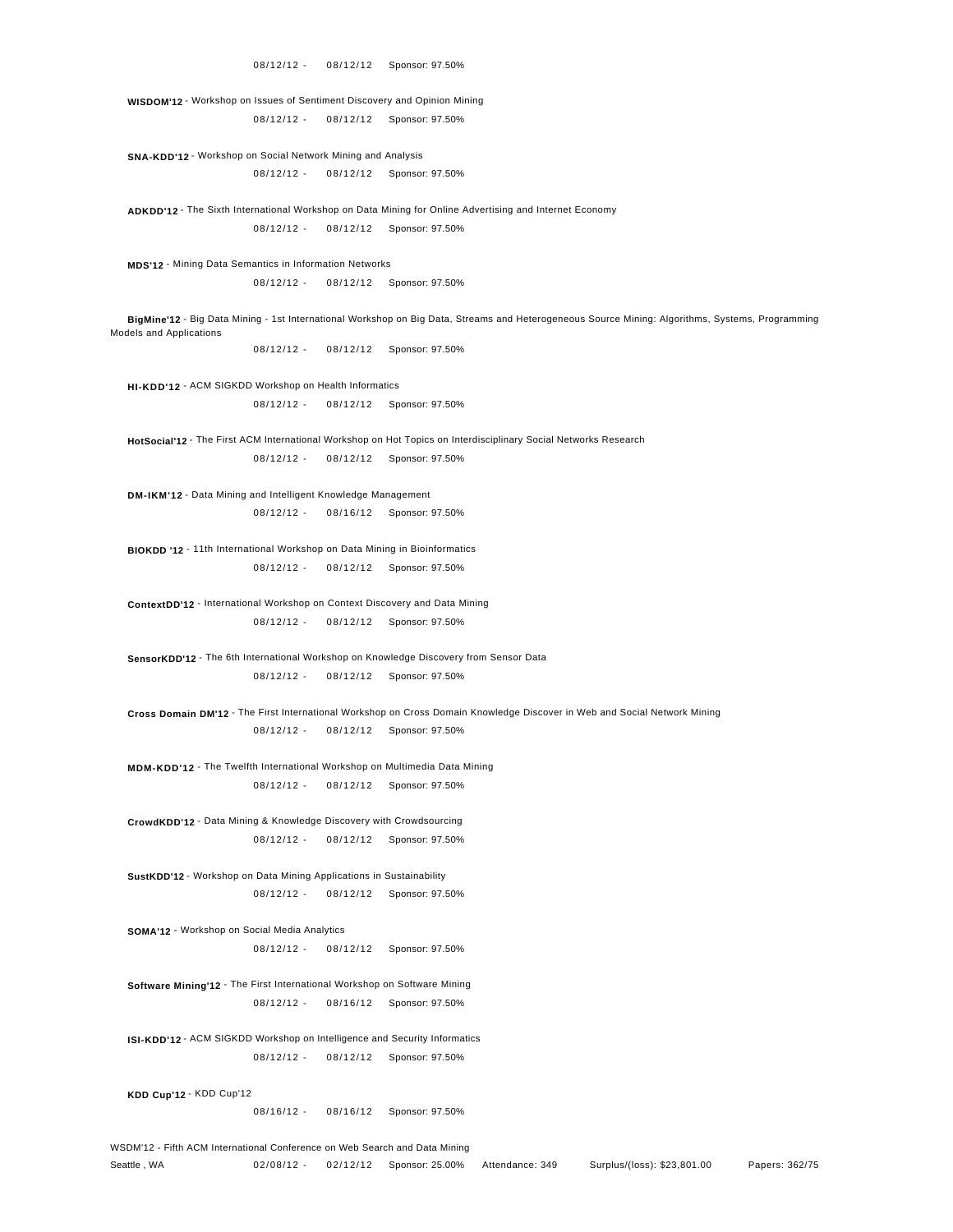KDD '11 - The 17th ACM SIGKDD International Conference on Knowledge Discovery and Data Mining San Diego , CA 08/21/11 - 08/24/11 Sponsor: 97.50% Attendance: 1,031 Surplus/(loss): \$22,898.00 Papers: 714/126 **SNAKDD'11** - The Fifth International Workshop on Social Network Mining and Analysis 08/21/11 - 08/24/11 Sponsor: 97.50% **MLG '11** - Mining and Learning with Graphs 08/21/11 - 08/24/11 Sponsor: 97.50% **KDED '11** - Knowledge Discovery in Educational Data 08/21/11 - 08/24/11 Sponsor: 97.50% **KDMS'11** - Knowledge Discovery, Modeling and Simulation 08/21/11 - 08/24/11 Sponsor: 97.50% **ADKDD'11** - The Fifth International Workshop on Data Mining and Audience Intelligence for Online Advertising 08/21/11 - 08/24/11 Sponsor: 97.50% **KDD'11 Tutorials** - The 17th ACM SIGKDD International Conference Tutorials 08/21/11 - 08/21/11 Sponsor: 97.50% **SensorKDD'11** - 5th International Workshop on Knowledge Discovery from Sensor Data 08/21/11 - 08/24/11 Sponsor: 97.50% **PMML'11** - Predictive Markup Language Modeling 08/21/11 - 08/24/11 Sponsor: 97.50% **MDS'11** - Mining Data Semantics 08/21/11 - 08/24/11 Sponsor: 97.50% **BIOKDD '11** - 10th International Workshop on Data Mining in Bioinformatics 08/21/11 - 08/24/11 Sponsor: 97.50% **DMAS'11** - Data Mining Applications in Sustainability 08/21/11 - 08/24/11 Sponsor: 97.50% **MDMKDD'11** - The Eleventh International Workshop on Multimedia Data Mining 08/21/11 - 08/24/11 Sponsor: 97.50% **KDD4Service'11** - Data Mining for Service and Maintenance 08/21/11 - 08/24/11 Sponsor: 97.50% **DMMH'11** - Data Mining for Medicine and Healthcare'11 08/21/11 - 08/24/11 Sponsor: 97.50% **LSDM'11** - Theory and Applications'11 08/21/11 - 08/24/11 Sponsor: 97.50% **LDMTA'11** - Theory and Applications'11 08/21/11 - 08/24/11 Sponsor: 97.50% ICUIMC '11 - The 5th International Conference on Ubiquitous Information Management and Communication Seoul , Republic of Korea 02/21/11 - 02/23/11 Sponsor: 10.00% Attendance: 135 Surplus/(loss): \$13,298.00 Papers: 534/135 WSDM'11 - Fourth ACM International Conference on Web Search and Data Mining Kowloon , Hong Kong 02/09/11 - 02/12/11 Sponsor: 25.00% Attendance: 235 Surplus/(loss): \$10,487.00 Papers: 372/83 CIKM '10 - International Conference on Information and Knowledge Management Toronto , ON 10/26/10 - 10/30/10 Sponsor: 20.00% Attendance: 305 Surplus/(loss): \$43,915.00 Papers: 945/126

**BooksOnline'10** - Workshop on Research Advances in Large Digital Book Repositories and Complementary Media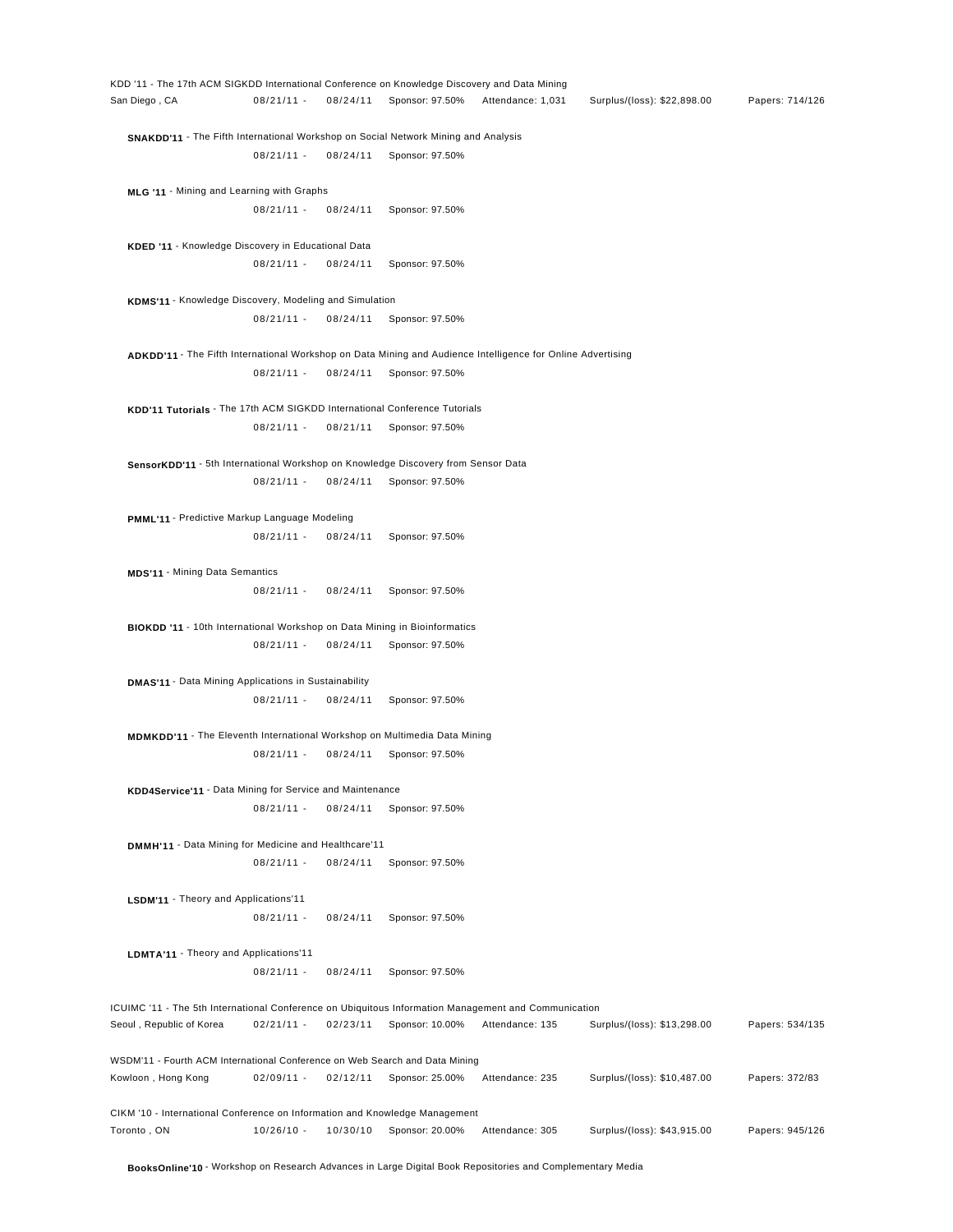**CloudDB'10** - The Second International Workshop on Cloud Data Management 10/26/10 - 10/26/10 Sponsor: 20.00%

 **DaMIWS'10** - 1st Workshop on Data Management Issues in Web Syndication Systems 10/30/10 - 10/30/10 Sponsor: 20.00%

 **DTMBIO'10** - ACM Fourth International Workshop on Data and Text Mining in Biomedical Informatics 10/26/10 - 10/26/10 Sponsor: 20.00%

 **ESAIR'10** - Third Workshop on Exploiting Semantic Annotations in Information Retrieval 10/30/10 - 10/30/10 Sponsor: 20.00%

 **AND'10** - Fourth Workshop on Analytics for Noisy Unstructured Text Data 10/26/10 - 10/26/10 Sponsor: 20.00%

 **DOLAP'10** - ACM 13th International Workshop on Data Warehousing and OLAP 10/26/10 - 10/30/10 Sponsor: 20.00%

 **PaIR'10** - 3rd International Workshop on Patent Information Retrieval 10/26/10 - 10/26/10 Sponsor: 20.00%

PIKM'10 - Workshop for Ph.D. Students in Information and Knowledge Management 10/30/10 - 10/30/10 Sponsor: 20.00%

 **SMUC'10** - 2nd International Workshop on Search and Mining User-generated Contents 10/30/10 - 10/30/10 Sponsor: 20.00%

KDD '10 - The 16th ACM SIGKDD International Conference on Knowledge Discovery and Data Mining Washington DC , DC 07/25/10 - 07/28/10 Sponsor: 97.50% Attendance: 870 Surplus/(loss): \$181,249.00 Papers: 679/101

 **MLG'10** - Mining and Learning with Graphs Workshop 2010 07/24/10 - 07/24/10 Sponsor: 97.50%

 **LDMTA'10** - Large-scale Data Mining: Theory and Applications 07/25/10 - 07/25/10 Sponsor: 97.50%

**UP'10** - Useful Patterns

07/25/10 - 07/28/10 Sponsor: 97.50%

 **SOMA'10** - Social Media Analytics 07/25/10 - 07/25/10 Sponsor: 97.50%

 **KDD Cup'10** - Improving Cognitive Models with Educational Data Mining 07/25/10 - 07/25/10 Sponsor: 97.50%

 **BIOKDD10** - International Workshop on Data Mining in Bioinformatics 07/25/10 - 07/25/10 Sponsor: 97.50%

 **MDMKDD'10** - Tenth International Workshop on Multimedia Data Mining 07/25/10 - 07/25/10 Sponsor: 97.50%

 **ADKDD'10** - The Fourth International Workshop on Data Mining and Audience Intelligence for Online Advertising 07/25/10 - 07/25/10 Sponsor: 97.50%

 **HCOMP'10** - Human Computation Workshop 07/25/10 - 07/28/10 Sponsor: 97.50%

 **ISI-KDD'10** - ACM SIGKDD Workshop on Intelligence and Security Informatics (ISI-KDD 07/25/10 - 07/28/10 Sponsor: 97.50%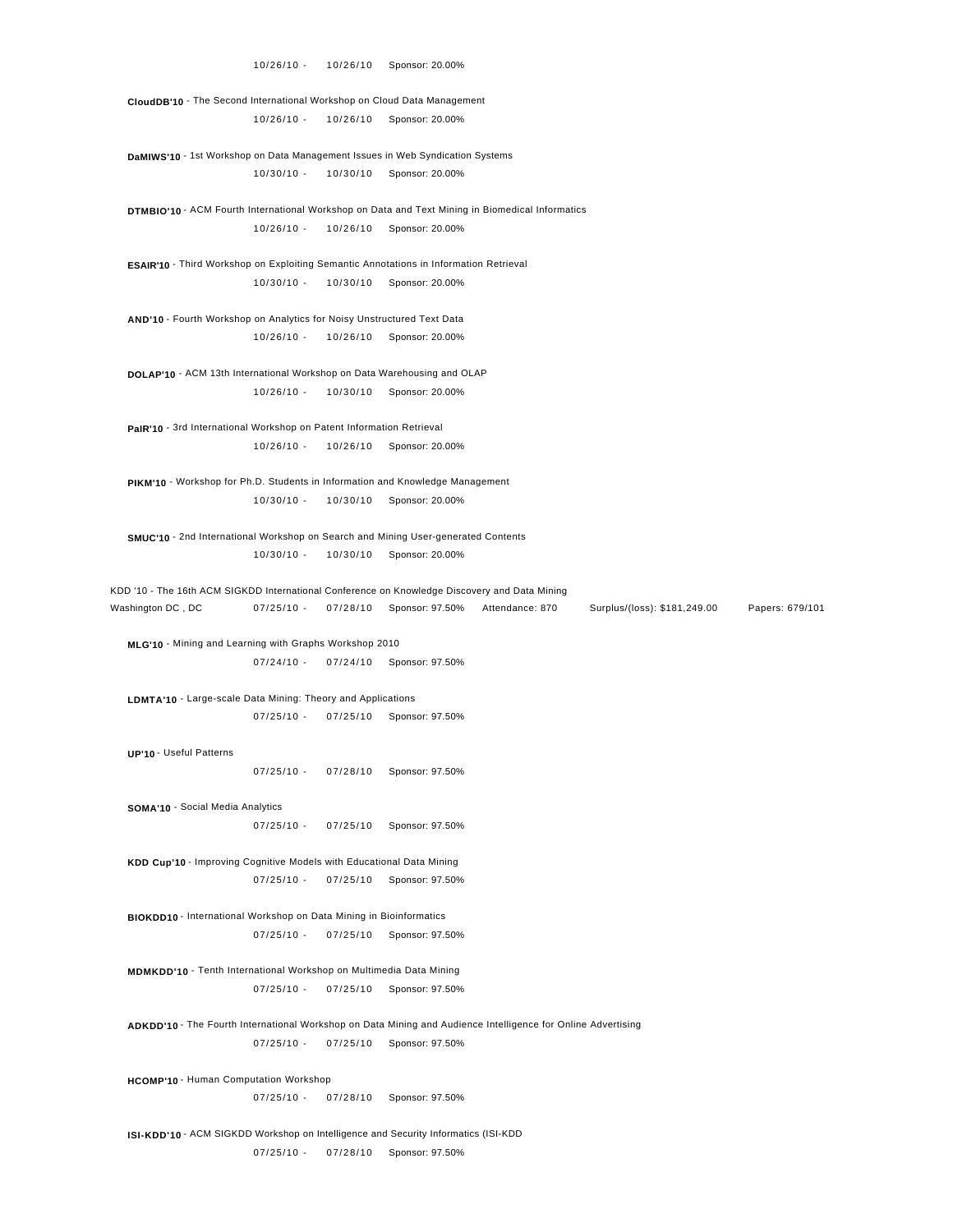**SensorKDD'10** - The 4th International Workshop on Knowledge Discovery from Sensor Data 07/25/10 - 07/25/10 Sponsor: 97.50% **SNAKDD'10** - SNAKDD'10 The 4th SNA-KDD Workshop on Social Network Mining and Analysis 07/25/10 - 07/25/10 Sponsor: 97.50% **StreamKDD'10** - Novel Data Stream Pattern Mining Techniques 07/25/10 - 07/25/10 Sponsor: 97.50% **MultiClust'10** - Discovering, Summarizing and Using Multiple Clusterings 07/25/10 - 07/25/10 Sponsor: 97.50% WSDM'10 - Third ACM International Conference on Web Search and Data Mining New York City , NY 02/03/10 - 02/06/10 Sponsor: 25.00% Attendance: 211 Surplus/(loss): \$23,718.00 Papers: 290/45 ICUIMC '10 - The 4th International Conference on Ubiquitous Information Management and Communication Suwon , Republic of Korea 01/14/10 - 01/15/10 Sponsor: 20.00% Attendance: 162 Surplus/(loss): \$13,369.00 KDD09 - The 15th ACM SIGKDD International Conference on Knowledge Discovery and Data Mining Paris , France **06/28/09 - 07/01/09 Sponsor: 97.50%** Attendance: 753 Surplus/(loss): (\$26,153.00) Papers: 659/139 **KDDcup'09** - Fast Scoring on a Large Database 06/28/09 - 06/28/09 Sponsor: 97.50% **StReBio'09** - Statistical and Relational Learning and Mining in Bioinformatics 06/28/09 - 06/28/09 Sponsor: 97.50% **SensorKDD'09** - The 3rd International Workshop on Knowledge Discovery from Sensor Data 06/28/09 - 06/28/09 Sponsor: 97.50% **CSI-KDD'09** - ACM KDD Workshop on CyberSecurity and Intelligence Informatics 06/28/09 - 06/28/09 Sponsor: 97.50% **VAKD'09** - Workshop on Visual Analytics and Knowledge Discovery 06/28/09 - 06/28/09 Sponsor: 97.50% **ADKDD '09** - The Third International Workshop on Data Mining and Audience Intelligence for Advertising 06/28/09 - 06/28/09 Sponsor: 97.50% **HCOMP'09** - Human Computation Workshop 06/01/09 - 06/01/09 Sponsor: 97.50% **DMMT'09** - Data Mining using Matrices and Tensors 06/28/09 - 06/28/09 Sponsor: 97.50% **DMCS'09** - Third Workshop on Data Mining Case Studies and Practice Prize 06/28/09 - 06/28/09 Sponsor: 97.50% **U'09** - The First ACM SIGKDD Workshop on Knowledge Discovery from Uncertain Data 06/28/09 - 06/28/09 Sponsor: 97.50% **SNA-KDD'09** - The 3rd Workshop on Social Network Mining and Analysis 06/28/09 - 06/28/09 Sponsor: 97.50% WSDM'09 - Second ACM International Conference on Web Search and Web Data Mining Barcelona , Spain 02/09/09 - 02/11/09 Sponsor: 25.00% Attendance: 240 Surplus/(loss): \$16,120.00 Papers: 170/29

 **ESAIR'09** - Exploiting Semantic Annotations in Information Retrieval 02/09/09 - 02/09/09 Sponsor: 25.00%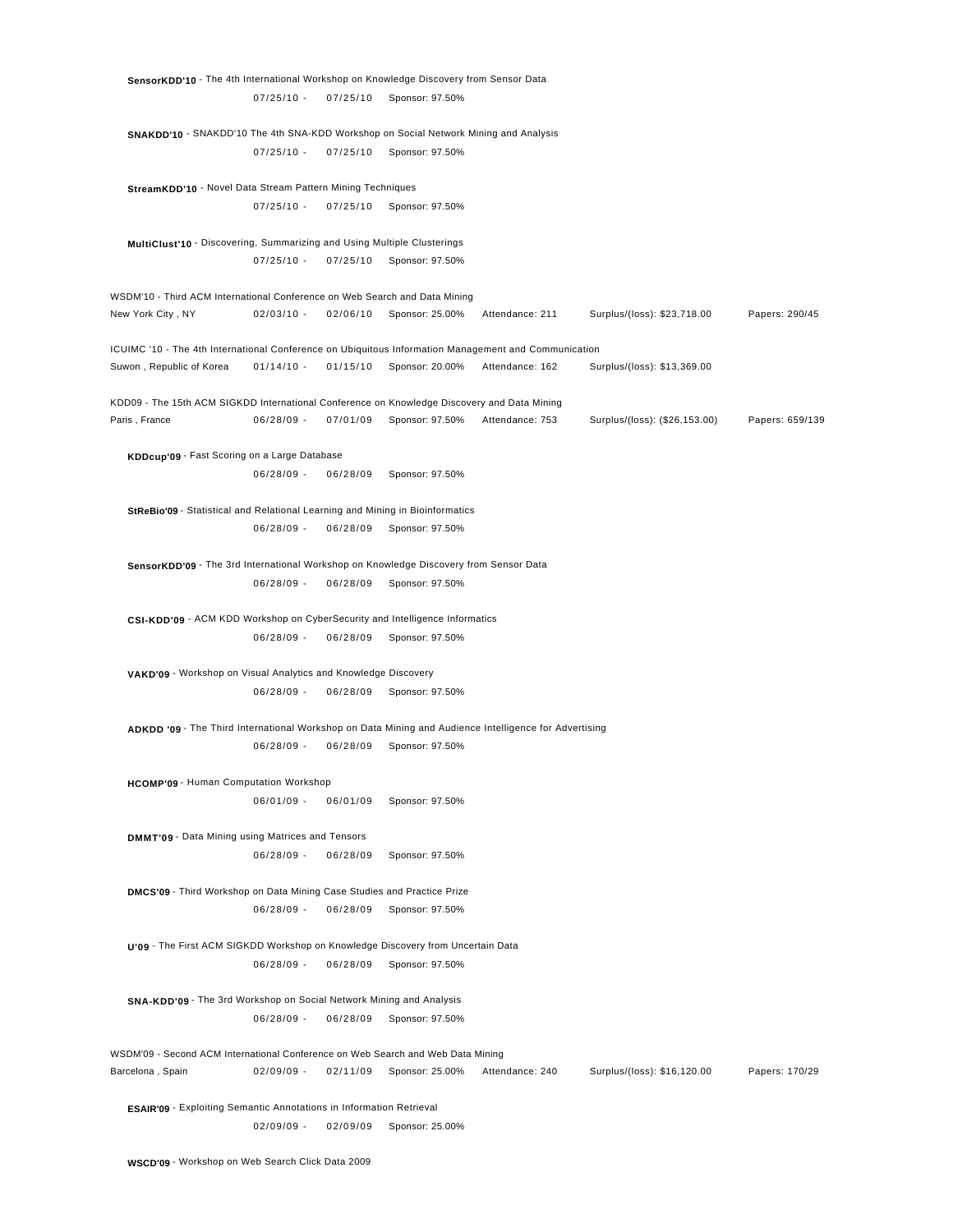```
ICUIMC '09 - The 3rd International Conference on Ubiquitous Information Management and Communication 
Suwon , Republic of Korea 01/15/09 - 01/16/09 Sponsor: 20.00% Attendance: 247 Surplus/(loss): $4,528.00
InCooperation
Seventh ACM Conference on Recommender Systems 
Hong Kong , Hong Kong 09/24/13 - 09/28/13
Sixth ACM Conference on Recommender Systems 
Dublin , Ireland 09/09/12 - 09/13/12
25th International Conference on Industrial, Engineering & Other Applications of Applied Intelligent Systems 2012 
Dalian , China 06/09/12 - 06/12/12
INTELLIGENT & SCALABLE SYSTEM TECHNOLOGIES 
Pune , India 01/23/12 - 01/24/12
Fifth ACM Conference on Recommender Systems 
Chicago , IL 10/23/11 - 10/27/11
International Conference on Advances in Social Networks Analysis and Mining 
Kaohsiung , Taiwan 07/25/11 - 07/27/11
24th International Conference on Industrial Engineering & Other Applications of Applied Intelligent Systems 
Syracuse , NY 06/29/11 - 07/01/11
ACM Bangalore Chapter 4th Annual Conference 
Bangalore , India 03/25/11 - 03/26/11
12th International Conference on Information Integration and Web-based Applications & Services 
Paris, France 11/08/10 - 11/10/10
Fourth ACM Conference on Recommender Systems 
Barcelona , Spain 09/26/10 - 09/30/10
International Conference on Advances in Social Networks Analysis and Mining 
Odense , Denmark 08/09/10 - 08/11/10
23rd International Conference on Industrial, Engineering & Other Applications of Applied Intelligent Systems 2010 
Cordoba , Spain 06/01/10 - 06/04/10
ACM Bangalore Chapter Annual Conference 
Bangalore , India 01/22/10 - 01/23/10
11th International Conference on Information Integration and Web-based Applications & Services 
Kuala Lumpur , Malaysia 12/14/09 - 12/16/09
Third ACM Conference on Recommender Systems 
New York , NY 10/23/09 - 10/25/09
22nd International Conference on Industrial Engineering & Other Applications of Applied Intelligent Systems 
Tainan , Taiwan 07/24/09 - 07/27/09
International Conference on Advances in Social Networks Analysis and Mining 
Athens , Greece 07/20/09 - 07/22/09
```
# **Officers:**

#### **SIG Chair**

(01-Jul-11 - 30-Jun-13) Dr. Usama Fayyad (Extended)

### **SIG Conference Approver**

(01-Jul-11 - 30-Jun-13) Osmar Zaiane (Appointed)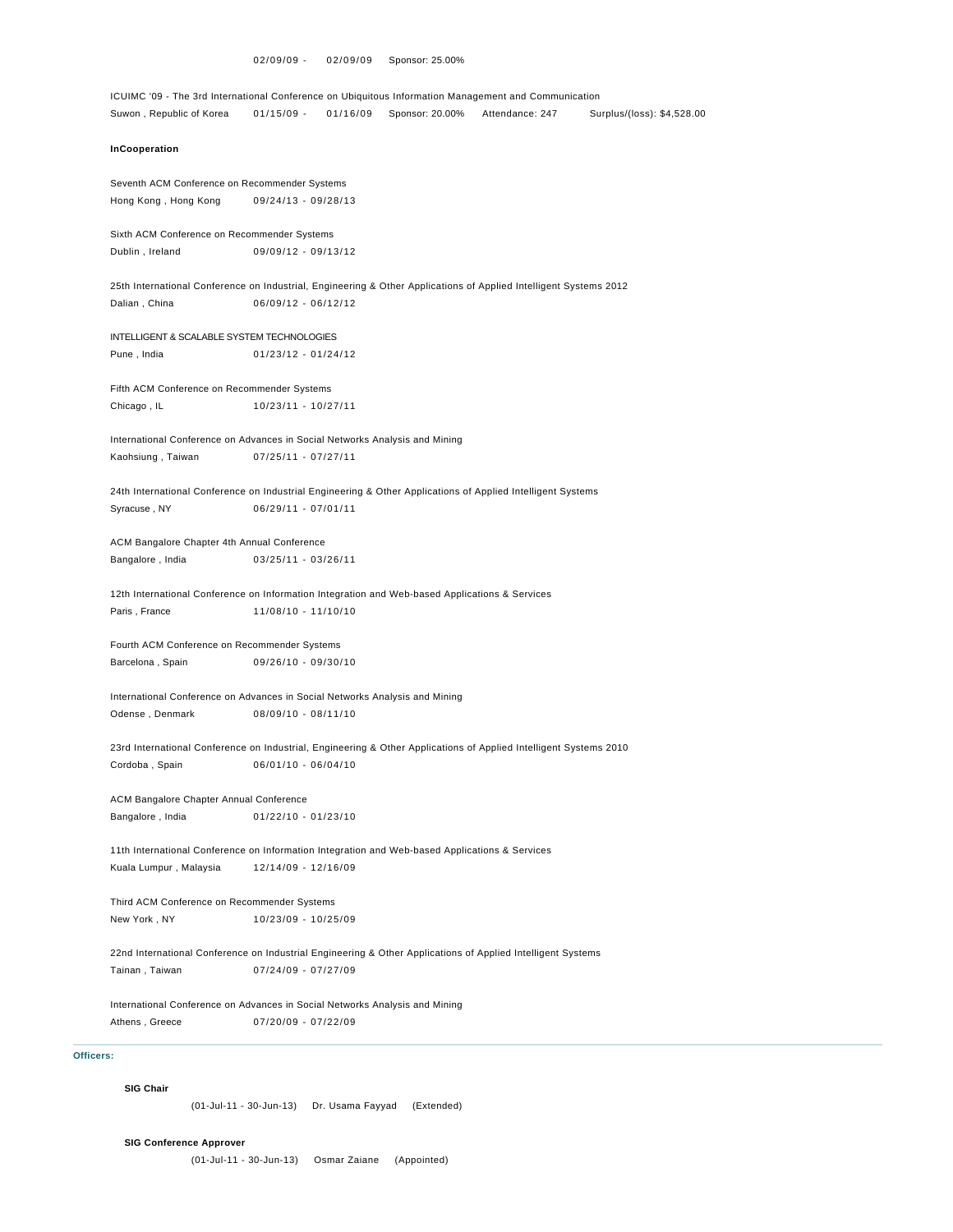#### **SIG Secretary/Treasurer**

(01-Jul-11 - 30-Jun-13) Osmar Zaiane (Extended)

### **SIG Board of Directors**

| (01-Jul-11 - 30-Jul-13) | Prof Robert Grossman<br>(Extended) |
|-------------------------|------------------------------------|
| (01-Jul-11 - 30-Jun-13) | David Jensen<br>(Extended)         |
| (01-Jul-11 - 30-Jun-13) | Raghu Ramakrishnan<br>(Extended)   |
| (01-Jul-11 - 30-Jun-13) | Johannes Gehrke<br>(Extended)      |
| (01-Jul-11 - 30-Jun-13) | Ramakrishnan Srikant<br>(Extended) |
| (01-Jul-11 - 30-Jun-13) | Sunita Sarawagi<br>(Extended)      |

### **SIG Past Chair**

(01-Jul-11 - 30-Jun-13) Gregory I Piatetsky-Shapiro (Appointed)

#### **SIG Staff Liaison**

(26-Aug-05 - 31-Dec-12) Fran Spinola (Appointed)

### **SIG Chair**

(01-Jul-09 - 30-Jun-11) Dr. Usama Fayyad (Elected) (01-Jul-07 - 30-Jun-09) Gregory I Piatetsky-Shapiro (Extended)

### **SIG Conference Approver**

(01-Jul-07 - 30-Jun-09) Gregory I Piatetsky-Shapiro (Elected)

### **SIG Secretary/Treasurer**

| (01-Jul-09 - 30-Jun-11) | Osmar Zaiane     | (Elected)  |
|-------------------------|------------------|------------|
| (01-Jul-07 - 30-Jun-09) | Dr. Usama Fayyad | (Extended) |

### **SIG Board of Directors**

| (01-Jul-09 - 30-Jul-11) | Prof Robert Grossman         | (Elected)  |
|-------------------------|------------------------------|------------|
| (01-Jul-09 - 30-Jun-11) | Sunita Sarawagi<br>(Elected) |            |
| (01-Jul-09 - 30-Jun-11) | Raghu Ramakrishnan           | (Elected)  |
| (01-Jul-09 - 30-Jun-11) | David Jensen<br>(Elected)    |            |
| (01-Jul-09 - 30-Jun-11) | Johannes Gehrke              | (Elected)  |
| (01-Jul-09 - 30-Jun-11) | Ramakrishnan Srikant         | (Elected)  |
| (01-Jul-07 - 30-Jul-09) | Prof Robert Grossman         | (Extended) |
| (01-Jul-07 - 30-Jun-09) | Raghu Ramakrishnan           | (Extended) |
| (01-Jul-07 - 30-Jun-09) | David Jensen<br>(Extended)   |            |
| (01-Jul-07 - 30-Jun-09) | Sunita Sarawagi              | (Extended) |
| (01-Jul-07 - 30-Jun-09) | Jiawei Han<br>(Extended)     |            |
|                         |                              |            |

#### **SIG Past Chair**

(01-Jul-09 - 30-Jun-11) Gregory I Piatetsky-Shapiro (Appointed)

### **Awards:**

| Award                               | <b>Description</b>                                                                                                                                                                                               |
|-------------------------------------|------------------------------------------------------------------------------------------------------------------------------------------------------------------------------------------------------------------|
| SIGKDD Innovation Award             | For outstanding and major technical contributions to the field of knowledge discovery in data and data mining that<br>have had lasting impact in furthering the theory and/or development of commercial systems. |
| SIGKDD Services Award               | For outstanding services contributions to the field of knowledge discovery in data and data mining.                                                                                                              |
| SIGKDD Doctoral Dissertation Award  | This annual award recognizes excellent research by doctoral candidates in the field of data mining and knowledge<br>discovery.                                                                                   |
| SIGKDD Best Research Paper Award    | The award recognizes papers presented at the annual SIGKDD conference that advance the fundamental<br>understanding of the field of knowledge discovery in data and data mining.                                 |
| SIGKDD Best Application Paper Award | The award recognizes papers presented at the annual SIGKDD conference that highlight challenges, lessons,<br>concerns, and research issues arising out of deploying applications of KDD technology.              |

### **Viability:**

**Viability Report Date Result**

September 19, 2008 Found viable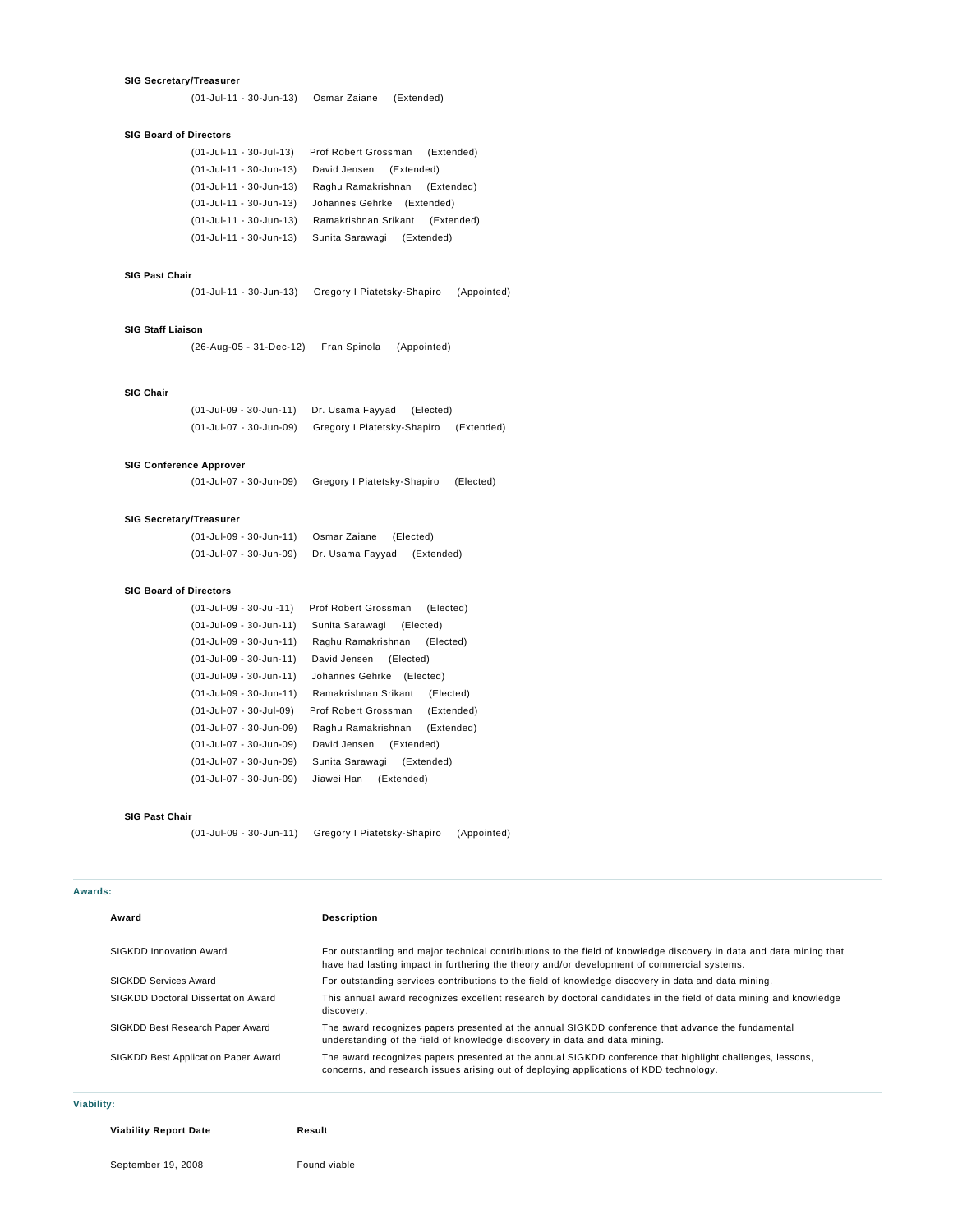October 03, 2004 Found viable October 14, 2000 Found viable and taken out of original transitional status February 04, 2000 SIG Chair, Won Kim requested postponement - he cannot attend

#### **Annual Report Submission:**

| Year    | Response | Note |
|---------|----------|------|
| FY 2001 | Yes      |      |
| FY 2002 | Yes      |      |
| FY 2003 | Yes      |      |
| FY 2004 | Yes      |      |
| FY 2005 | Yes      |      |
| FY 2006 | Yes      |      |
| FY 2007 | Yes      |      |
| FY 2008 | Yes      |      |
| FY 2009 | Yes      |      |
| FY 2010 | Yes      |      |
| FY 2011 | Yes      |      |
| FY 2012 | Yes      |      |

#### **SGB Meeting Attendance:**

| Year              | Response                      | Note |
|-------------------|-------------------------------|------|
| OCT 99            | $\mathsf{No}$                 |      |
| FEB 00            | $\operatorname{\mathsf{No}}$  |      |
| OCT 00            | Yes                           |      |
| <b>MAR 01</b>     | $\operatorname{\mathsf{Yes}}$ |      |
| <b>AUG 01</b>     | No                            |      |
| <b>FEB 02</b>     | $\mathsf{No}$                 |      |
| <b>SEP 02</b>     | $\mathsf{No}$                 |      |
| <b>MAR 03</b>     | $\mathsf{No}$                 |      |
| SEP 03            | $\mathsf{No}$                 |      |
| <b>MAR 04</b>     | $\mathsf{No}$                 |      |
| OCT <sub>04</sub> | Yes                           |      |
| <b>MAR 05</b>     | $\mathsf{No}$                 |      |
| <b>AUG 05</b>     | Yes                           |      |
| FEB 06            | Yes                           |      |
| OCT 06            | Yes                           |      |
| FEB 07            | Yes                           |      |
| $JUL$ 07          | Yes                           |      |
| FEB <sub>08</sub> | Yes                           |      |
| SEP 08            | Yes                           |      |
| <b>MAR 09</b>     | Yes                           |      |
| OCT 09            | Yes                           |      |
| <b>MAR 10</b>     | Yes                           |      |
| <b>SEP 10</b>     | $\operatorname{\mathsf{No}}$  |      |
| <b>MAR 11</b>     | Yes                           |      |
| <b>MAR 12</b>     | $\mathsf{No}$                 |      |
|                   |                               |      |

### **Benefits:**

**2013**

## **Member Benefits provided to SIGKDD Members:**

- Receive the hardcopy SIGKDD Explorations newsletter twice a year.
- Substantial discount on the registration fee for the annual KDD international conference. A single registration fee includes passes to all paper sessions, free tutorials, workshops, and food services, including lunches, breakfasts, receptions, and coffee and snack breaks.
- Reduced registration rates at conferences co-sponsored by SIGKDD Access to following content on ACM Digital Library

Sponsorship of KDD annual conference, including

- Voting rights in SIGKDD elections and in decisions put up for a vote at SIGKDD business meetings held usually at the annual conference.
- Copy of CD ROM containing SIGKDD proceedings in years when it is produced
- Financial support for some student members to attend the SIGKDD conference (competitive)
- Publication of PhD dissertation abstract of student members on SIGKDD website. Notification of conferences, through mail and the SIGKDD electronic member mailing list
- SIGKDD-ANNOUNCE
- Documentation and publishing of videos of all KDD conference presentations
- Building a new membership directory and ability to support networking and career services via LinkedIn and other sites

### **Community Benefits provided by SIGKDD:**